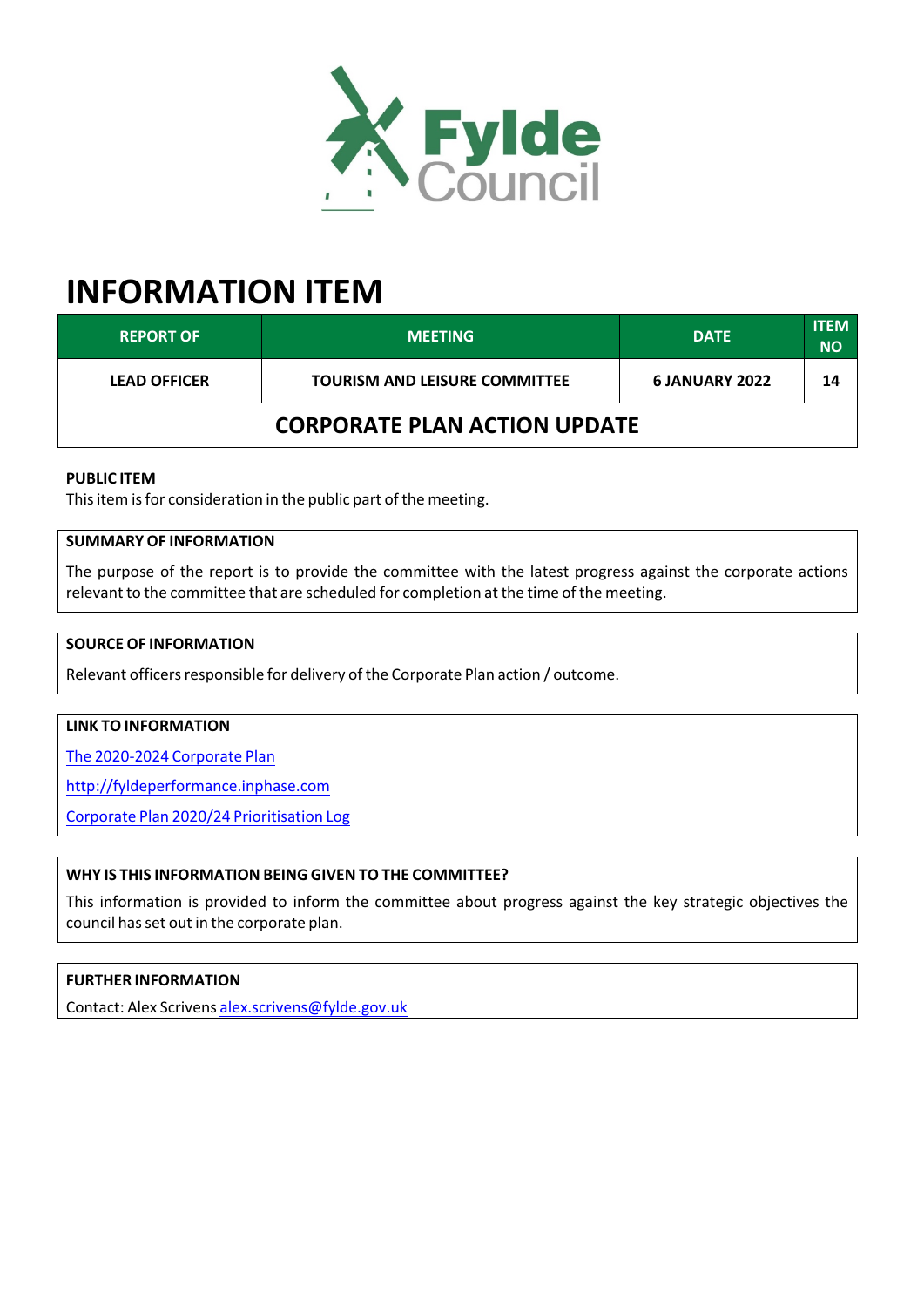## **Actions / Outcomes due for completion by 31 st December 2021.**

**Promote the Parks Development approach to partnerships across the Borough on parks and open space (Outcome: Present and promote the parks development approach to parish and town councils)**

The Parks Development approach has been circulated direct to the town and parish clerks and included on the agenda of the District Parish Liaison. Examples of the approach being used to successfully secure development and *the necessary funding have been shared with community groups and interested parties always have a dedicated* advisory session to 'walk' them through the approach. The parks development approach will be regularly reinforced *through the Parish Liaison and communication channels. Task completed.*

## **Pursue museum accreditation of LSA art collection with Arts Council England and options for display with partners(Outcome: Optionsfor exhibition venuesinvestigated)**

*Options for exhibition venues have been and continue to be explored. The accreditation process includes clear* criteria on the requirements for exhibition venues which has ruled out some options. The council is committed to the *national accreditation process which requires exhibition venues to be explored and made available, either* temporary or permanent and this will ensure the action is completed. Task completed venue delivery will be part of *additional outcome.*

#### **Actions / Outcomes due for completion by 30 th September 2021 (outstanding)**

#### **Submit application for museum accreditation**

Work is ongoing to put together all the necessary documents and procedures to apply for museum accreditation, this has taken longer because of delays from the impact of the COVID pandemic including the need to divert *resourcesto other priorities; lack of availability ofstakeholdersrequired to contribute to the process; and additional* work to submit an appropriate application for accreditation. The completion date for this task has been revised to *March* 30th, 2022 and will be reported on, at the first committee after that date.